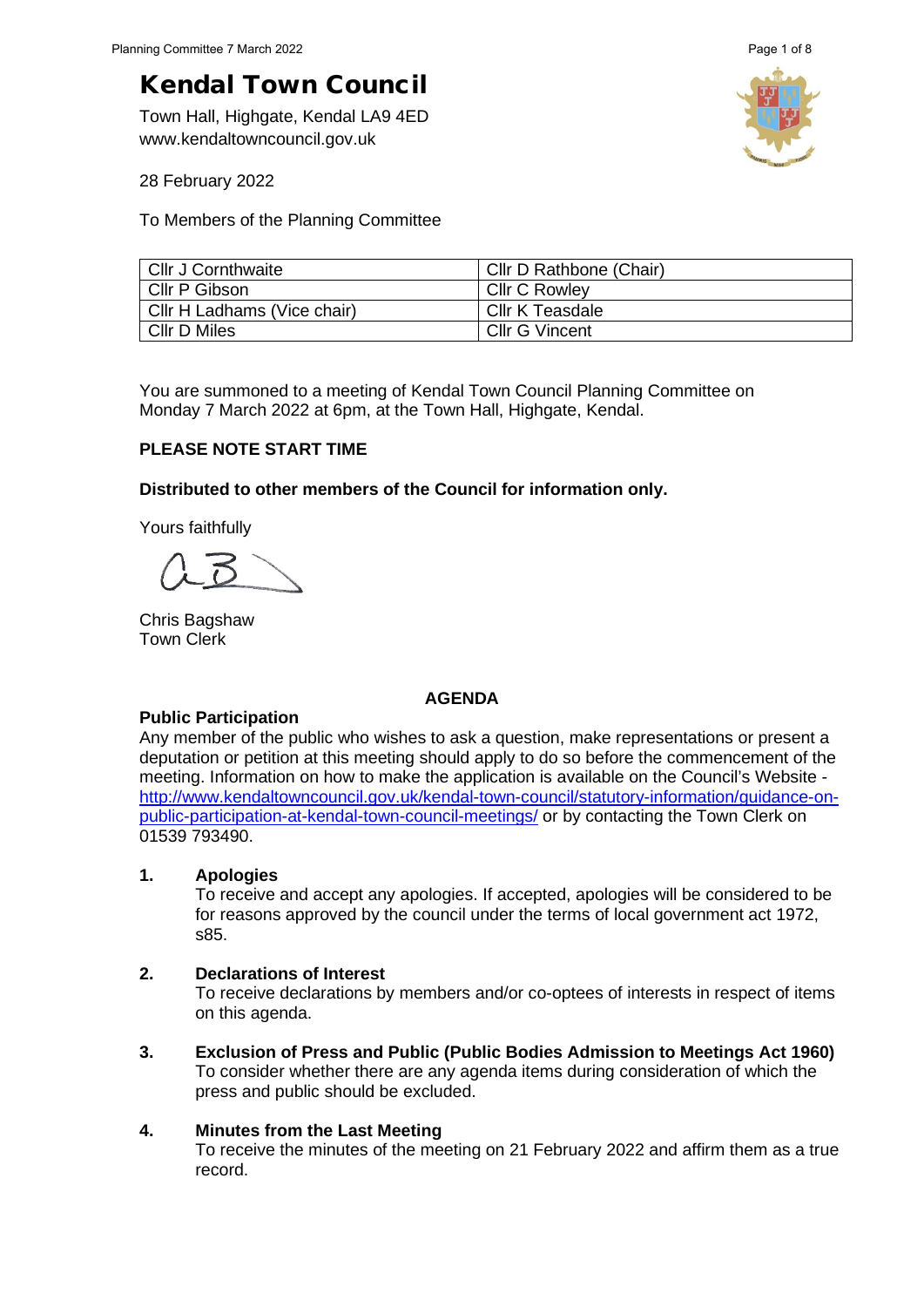### **5. Planning Process and Issues**

To consider any planning process or related issues arising from the Council's interaction with the Planning Authorities. These may include items for reference, training, or guidance following feedback from previous applications.

### **6. Biodiversity Net gain Regulations Consultation**

To consider the Council's response to the Government's consultation on biodiversity net gain regulations.

#### **Background**

The Department for Environment, Food and Rural Affairs is consulting on proposed regulations for the imposition of net biodiversity gain levels in new developments. [https://consult.defra.gov.uk/defra-net-gain-consultation](https://consult.defra.gov.uk/defra-net-gain-consultation-team/consultation-on-biodiversity-net-gain-regulations/supporting_documents/Consultation%20on%20Biodiversity%20Net%20Gain%20Regulations%20and%20Implementation_January2022.pdf)[team/consultation-on-biodiversity-net-gain](https://consult.defra.gov.uk/defra-net-gain-consultation-team/consultation-on-biodiversity-net-gain-regulations/supporting_documents/Consultation%20on%20Biodiversity%20Net%20Gain%20Regulations%20and%20Implementation_January2022.pdf)[regulations/supporting\\_documents/Consultation%20on%20Biodiversity%20N](https://consult.defra.gov.uk/defra-net-gain-consultation-team/consultation-on-biodiversity-net-gain-regulations/supporting_documents/Consultation%20on%20Biodiversity%20Net%20Gain%20Regulations%20and%20Implementation_January2022.pdf) [et%20Gain%20Regulations%20and%20Implementation\\_January2022.pdf](https://consult.defra.gov.uk/defra-net-gain-consultation-team/consultation-on-biodiversity-net-gain-regulations/supporting_documents/Consultation%20on%20Biodiversity%20Net%20Gain%20Regulations%20and%20Implementation_January2022.pdf) The Committee will consider what feedback it should offer the Consultation which closes on 5 April 2022.

### **7. Kendal Town Council Flood Relief Scheme Working Group**

To receive an update on the activities of the Working Group. The minutes of their last meeting are attached.

### **8. Planning Applications** *(see attached schedule)*

To consider the following planning applications received from South Lakeland District Council and Cumbria County Council.

The Committee will consider planning applications received and published by local planning authorities up to the date of the meeting. Where the publication of the application is after the initial publication of the agenda, items will be added up to the day of the meeting where necessary to meet planning consultation timeframes. A full list of applications likely to be considered can be obtained by checking the local planning authority websites:

<https://applications.southlakeland.gov.uk/fastweb/welcome.asp> <https://planning.cumbria.gov.uk/Search/Results>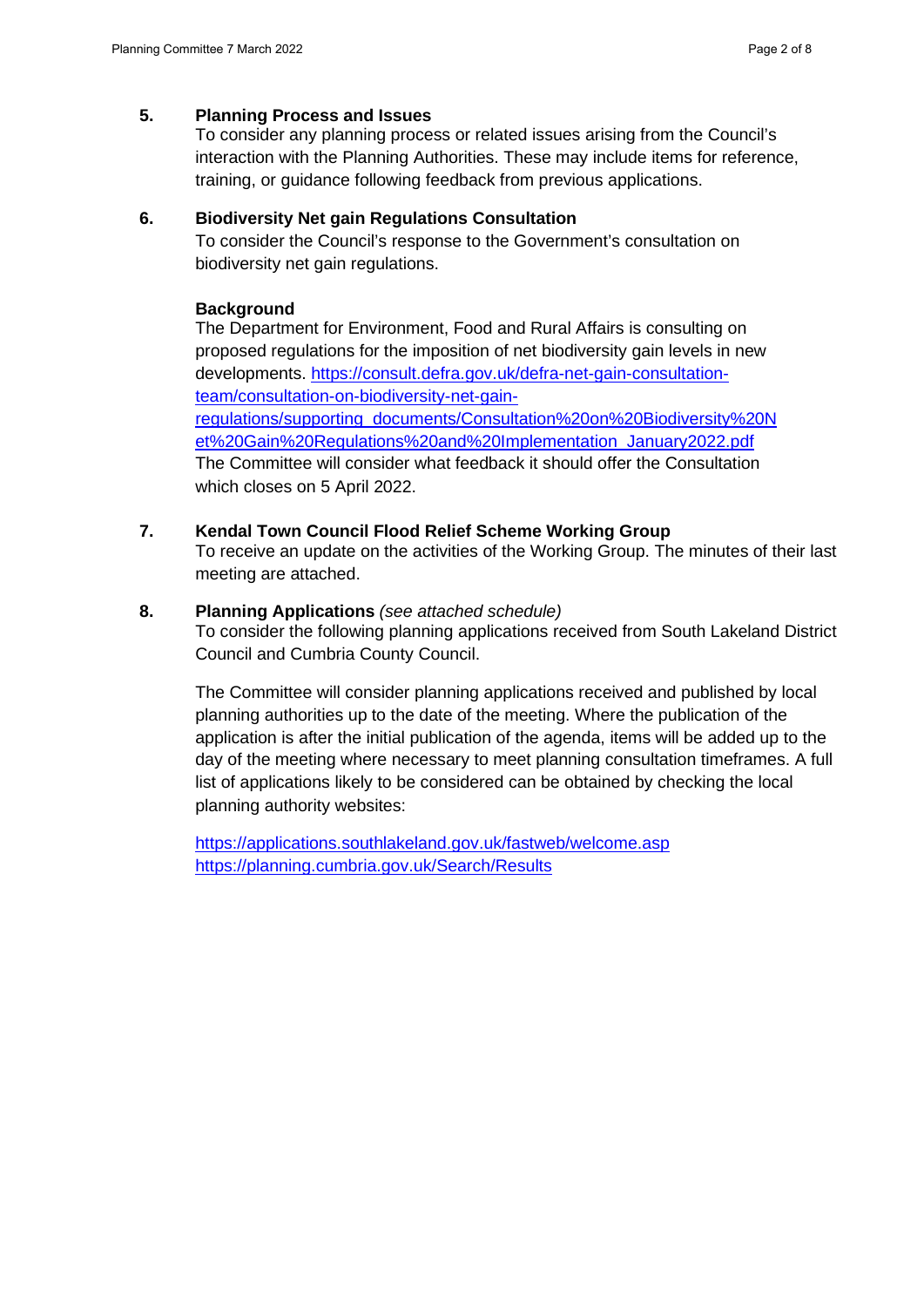# Kendal Town Council

Town Hall, Highgate, Kendal LA9 4ED www.kendaltowncouncil.gov.uk



## **Minutes of a meeting of the Planning Committee held on Monday 21 February 2022 at 6.30pm.**

| <b>Cllr J Cornthwaite</b>   | Present   | Cllr D Rathbone (Chair) | Present |
|-----------------------------|-----------|-------------------------|---------|
| Cllr P Gibson               | Apologies | <b>Cllr C Rowley</b>    | Present |
| Cllr H Ladhams (Vice Chair) | Present   | Cllr K Teasdale         | Present |
| CIIr D Miles                | Present   | <b>Cllr G Vincent</b>   | Present |

**In attendance:** Chris Bagshaw (Town Clerk)

## **P129/21/22 Apologies**

Apologies were received and accepted from Councillor Gibson

## **P130/21/22 Declarations of Interest**

None

# **P131/21/22 Exclusion of Press and Public (Public Bodies Admission to Meetings Act 1960)**

No issues were considered for exclusion.

## **P132/21/22 Minutes of the Previous Meeting**

The Committee received the minutes of the previous planning committee meeting held on 27 February 2022

**Resolved:** To accept them as a true record with this amendment.

## **P133/21/22 Planning Process Issues**

The Chair reminded the Committee that it would be considering the Defra consultation on biodiversity at the next meeting. Paper copies were distributed to members who needed them.

## **P134/21/22 Kendal Town Council Flood Relief Scheme Working Group**

The minutes of the last meeting, along with the latest presentation from the Environment Agency had been distributed with the agenda for this meeting. The next meeting is Thursday 24 February. Cllr Rowley reported that he was meeting with upstream action groups from Staveley and elsewhere to continue researching options for Natural Flood Management.

**Resolved:** To note the report.

## **P135/21/22 Street Naming**

The Committee considered a consultation on street naming for the new estate north of Laurel Gardens. Whilst welcoming the opportunity to comment the Committee expressed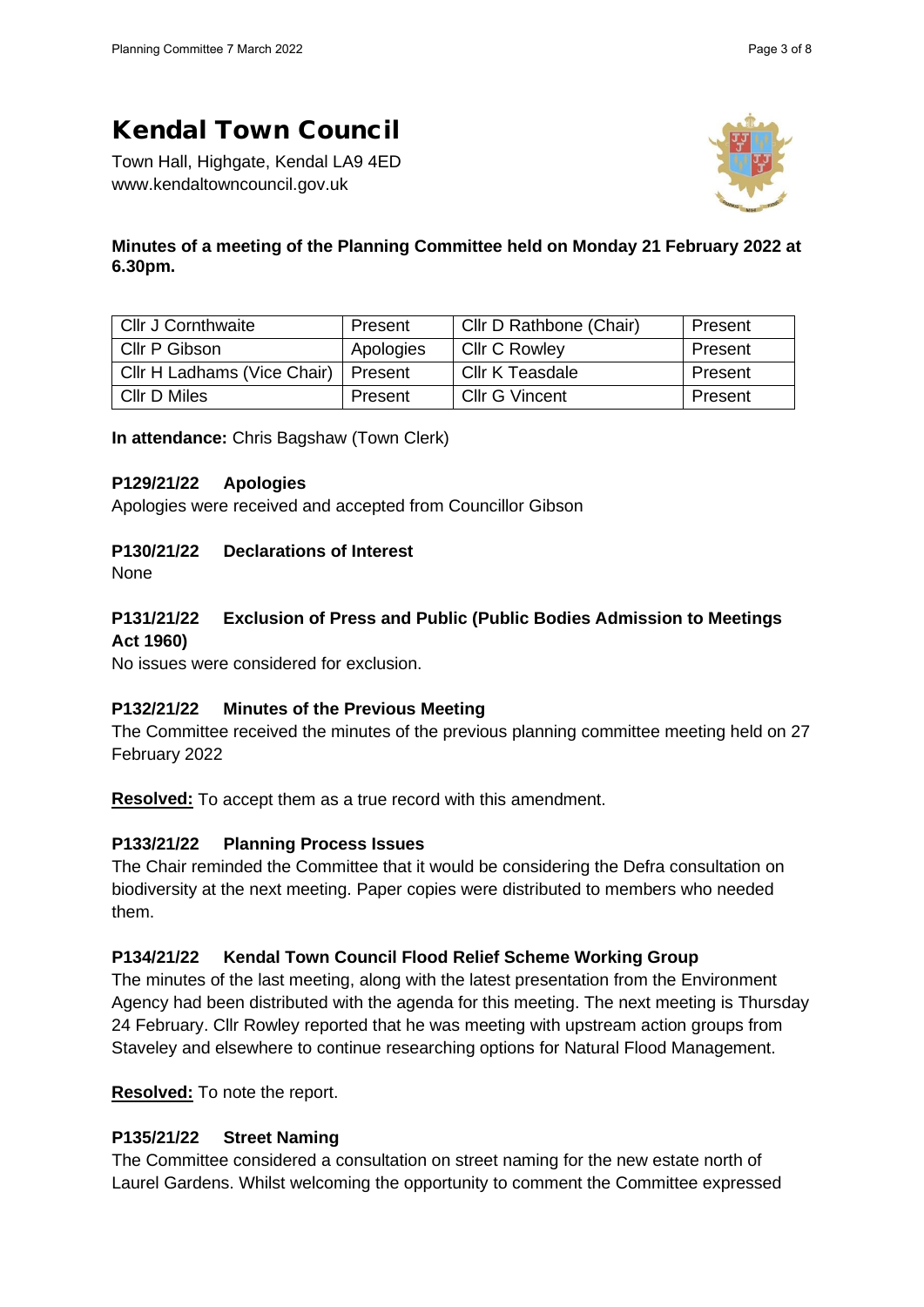disappointment that it had not been asked sooner. It felt that a real opportunity had been missed to allocate names with local significance. It felt that although the meadow flower names were inoffensive, they were also extremely generic and added to the sense of 'anytown' developments

**Resolved:** To seek more advanced consultation for the committee on future road naming. **Resolved:** To express the Committee's disappointment with the generic nature of the names proposed.

### **P136/21/22 Planning Applications**

The Committee considered the Planning Applications shown in Appendix 1.

**Resolved:** To submit the recommendations in Appendix 1 to the Planning Authority.

The meeting closed at 19.08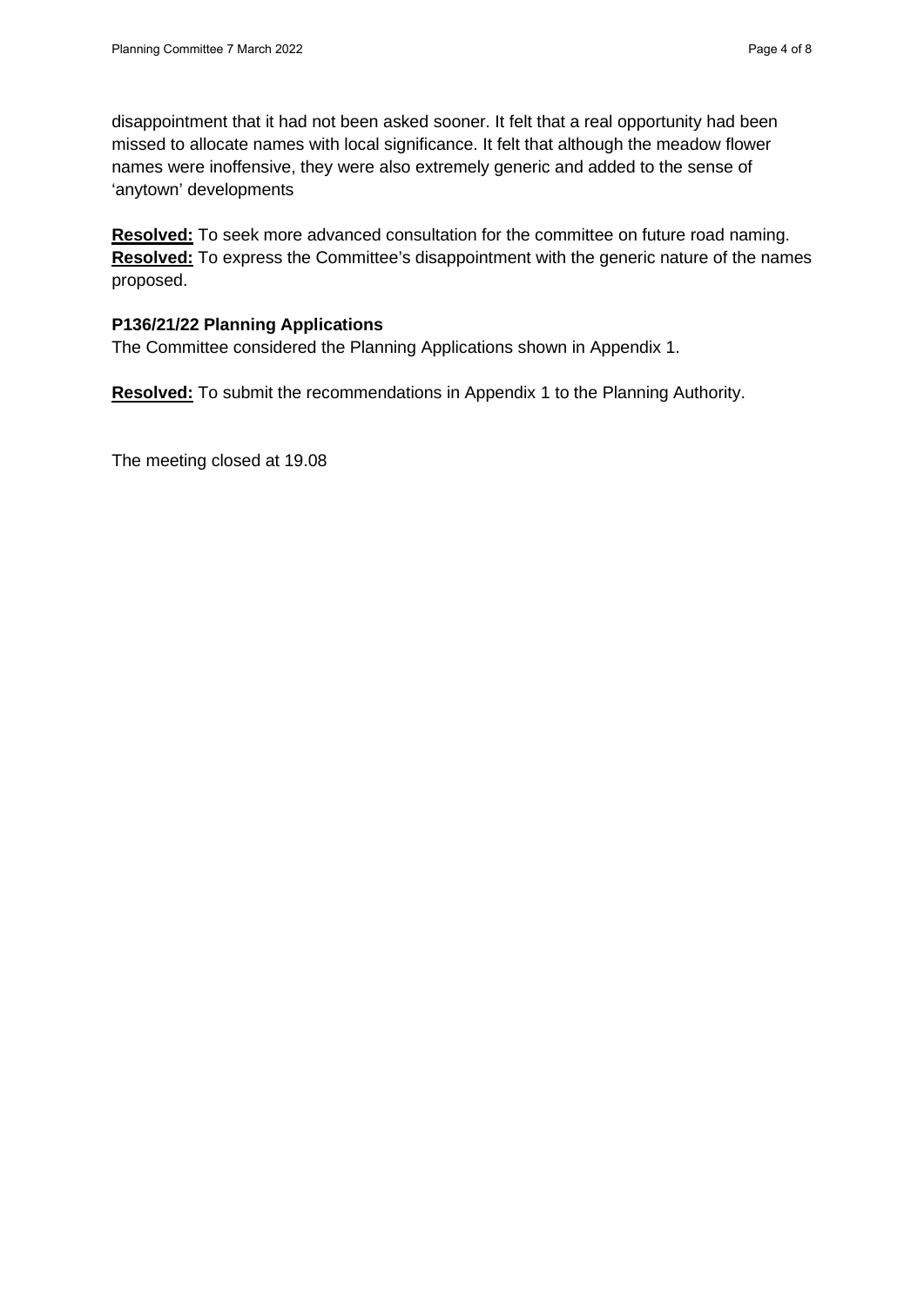### **KENDAL TOWN COUNCIL**

Applications for Planning Committee: 21 February 2022 Appendix 1

| <b>No</b>      | App No./<br><b>Type</b> | Address/<br><b>Proposed Development</b>                                                                                                                                   | <b>Comments</b><br><b>To SLDC</b> | <b>Observations/</b><br><b>Recommendations</b>                                                                                                                                                                                                                                                                                                             |
|----------------|-------------------------|---------------------------------------------------------------------------------------------------------------------------------------------------------------------------|-----------------------------------|------------------------------------------------------------------------------------------------------------------------------------------------------------------------------------------------------------------------------------------------------------------------------------------------------------------------------------------------------------|
| $\mathbf{1}$   | SL/2021/1189            | <b>42 Hayclose Crescent</b><br>Boundary wall extension                                                                                                                    | 28 February                       | The committee was concerned that permission for<br>the extension might set an unwelcome precedent<br>of oppressive walling and boundary treatments.<br>However, it noted that the wall was a continuation<br>in style of an existing structure and recognised<br>that for that reason there were:<br>No material objections                                |
| $\overline{2}$ | SL/2021/1114            | <b>6 Undercliff Road</b><br>Ground floor study/office extension, front<br>porch extension, front dormer, side<br>balconies with ridge alteration/raising of<br>roof works | 1 March                           | The Committee felt the development was of a<br>scale that was vastly out of keeping with<br>surrounding properties. There was no attempt to<br>make real biodiversity net gains.<br><b>Recommend Refusal</b>                                                                                                                                               |
| 3              | SL/2022/0098            | 10 Helmside Gardens, Oxenholme<br>Detached rear garden room                                                                                                               |                                   | It was noted that a single bird box does not really<br>make a net biodiversity gain. The Committee<br>were concerned that the development may be<br>used for a purpose other than that for which it is<br>originally planned. It was noted that a material<br>change of use would require a subsequent<br>planning application.<br>No material objections. |
| 4              | SL/2022/0099            | Unit 2a-3 South Lakeland Retail Park<br><b>Queen Katherines Avenue</b><br>Internal and external alterations including<br>bollards, plant and bin compound to              |                                   | No material objections                                                                                                                                                                                                                                                                                                                                     |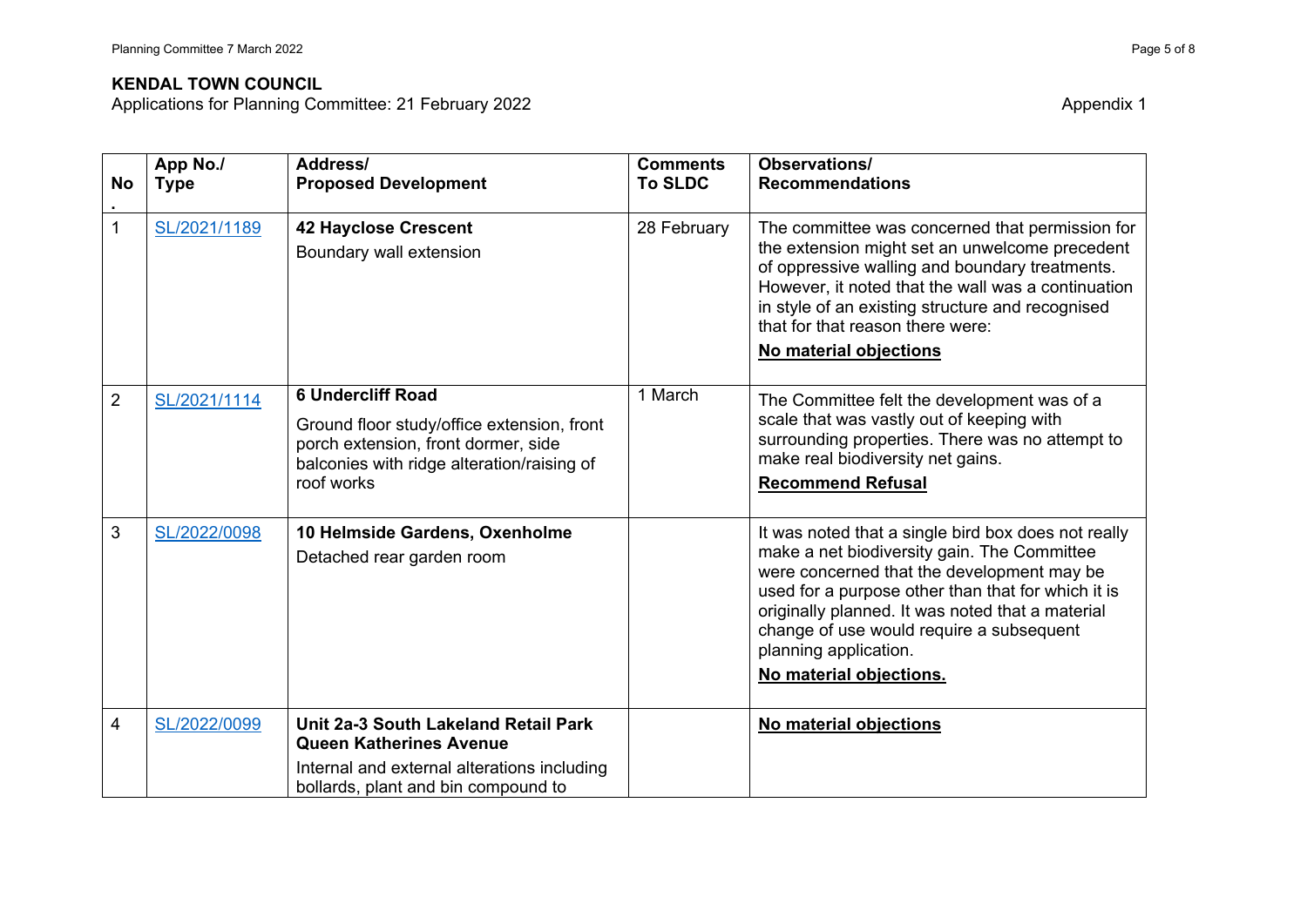### **KENDAL TOWN COUNCIL**

Applications for Planning Committee: 21 February 2022 Appendix 1

|   |              | enable occupation by a convenience                                                                                                                                                                                                                                                                                                                                                                                                                                                                                                                                                                                                                                                                                                                                                                                                             |         |                                                                                                                                                                                                                                                                                                                                                                                                                                                                                                                                                                                                                                                                                                                                                                                                                                                                                                                                                                                                                                                                                                                                                                                                                                                                     |
|---|--------------|------------------------------------------------------------------------------------------------------------------------------------------------------------------------------------------------------------------------------------------------------------------------------------------------------------------------------------------------------------------------------------------------------------------------------------------------------------------------------------------------------------------------------------------------------------------------------------------------------------------------------------------------------------------------------------------------------------------------------------------------------------------------------------------------------------------------------------------------|---------|---------------------------------------------------------------------------------------------------------------------------------------------------------------------------------------------------------------------------------------------------------------------------------------------------------------------------------------------------------------------------------------------------------------------------------------------------------------------------------------------------------------------------------------------------------------------------------------------------------------------------------------------------------------------------------------------------------------------------------------------------------------------------------------------------------------------------------------------------------------------------------------------------------------------------------------------------------------------------------------------------------------------------------------------------------------------------------------------------------------------------------------------------------------------------------------------------------------------------------------------------------------------|
|   |              | retailer (Use Class E(a))                                                                                                                                                                                                                                                                                                                                                                                                                                                                                                                                                                                                                                                                                                                                                                                                                      |         |                                                                                                                                                                                                                                                                                                                                                                                                                                                                                                                                                                                                                                                                                                                                                                                                                                                                                                                                                                                                                                                                                                                                                                                                                                                                     |
| 5 | SL/2022/0041 | <b>Telephone Engineering Centre,</b><br><b>Sandylands Road</b><br>The subdivision of the site to mothball and<br>secure the existing flood damaged and<br>vandalised buildings including the<br>installation of galvanised steel screens to<br>the windows and doors to the mothballed<br>buildings. A new 2.4m perimeter fence of<br>varying styles and entrance gates to the<br>retained site and new food lighting on 6m<br>posts to replace the existing at the site.<br>The soft landscaped area the south east is<br>to receive new surface treatments and the<br>redundant fuel island will be removed to<br>allow for additional storage and parking on<br>the site. A new modular building is to be<br>incorporated into the retained site and 4<br>shipping containers for storage of BT<br>materials are to be located on the site. | 4 March | The Committee expressed disappointment that<br>the site was not being redeveloped but that the<br>buildings continued to present an eyesore,<br>affecting the visual amenity of the area. Concerns<br>were expressed about the impact of the proposed<br>lighting – there were no specific details of the<br>number of lighting columns - and it was noted that<br>there were no 'dark skies' mitigations offered.<br>There were concerns about the continued risk of<br>contamination from the site, especially with the<br>proposed additional tarmac areas increasing<br>potential run off into the Stock Beck. Although<br>future traffic was being planned for with the<br>increase in parking and practical covered storage,<br>no traffic plan was presented, so it was difficult to<br>gauge how this might impact on the local<br>community. No proposals for net biodiversity gain<br>were offered and it was suggested that the<br>fencing materials added to the oppressive nature<br>of the site, albeit making it more secure. The<br>Committee felt it could not support the application<br>and suggests that the applicant considers plans<br>for complete site clearance as the only long-term,<br>viable way forward.<br><b>Recommend Refusal</b> |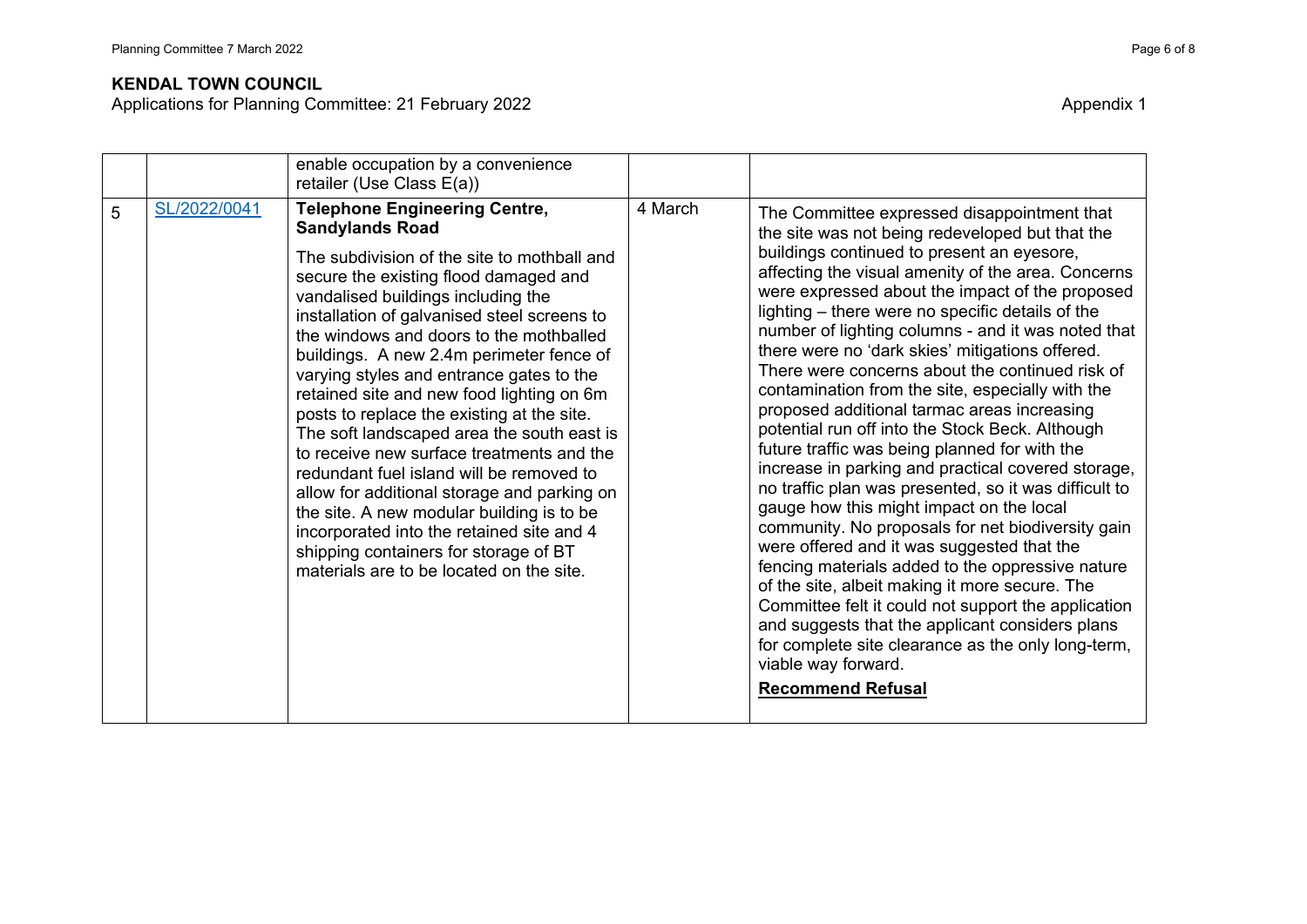| <b>No</b>      | App No./<br><b>Type</b> | Address/<br><b>Proposed Development</b>                                                                                                                                         | <b>Comments</b><br><b>To SLDC</b> | <b>Observations/</b><br><b>Recommendations</b> |
|----------------|-------------------------|---------------------------------------------------------------------------------------------------------------------------------------------------------------------------------|-----------------------------------|------------------------------------------------|
| 1              | SL/2022/0115            | 20 Kirkland                                                                                                                                                                     | 7 March<br>(extension             |                                                |
|                |                         | Change of use of ground floor from dog<br>grooming business (Use class Sui generis)<br>& residential (Use class C3) to<br>commercial, business and service use<br>(Use class E) | requested)                        |                                                |
| $\overline{2}$ | SL/2022/0128            | <b>Former Safehands Nursery, Captain</b><br><b>French Lane</b>                                                                                                                  | 7 March<br>(extension             |                                                |
|                |                         | Conversion & adaptation of units 3 & 5 to<br>create a single dwelling as approved as<br>under planning permission SL/2020/0648                                                  | requested)                        |                                                |
| 3              | SL/2022/0133            | 2 Romney Villas<br>Single storey rear extension                                                                                                                                 | 15 March                          |                                                |
| 4              | SL/2022/0136            | <b>10 Castle Grove</b><br>Raise roof height of outbuilding to 2.6<br>meters                                                                                                     | 15 March                          |                                                |
| 5              | SL/2022/0137            | <b>8 Silver Howe Close</b>                                                                                                                                                      | 15 March                          |                                                |
|                |                         | Demolition of existing garage & porch and<br>erection of single storey side extension,<br>front porch & alterations to drive<br>(Resubmission of SL/2021/0415)                  |                                   |                                                |
| 6              | SL/2022/0157            | <b>30 Copperfield Lane</b>                                                                                                                                                      | 17 March                          |                                                |
|                |                         | Two storey side extension and single<br>storey rear and side extension                                                                                                          |                                   |                                                |